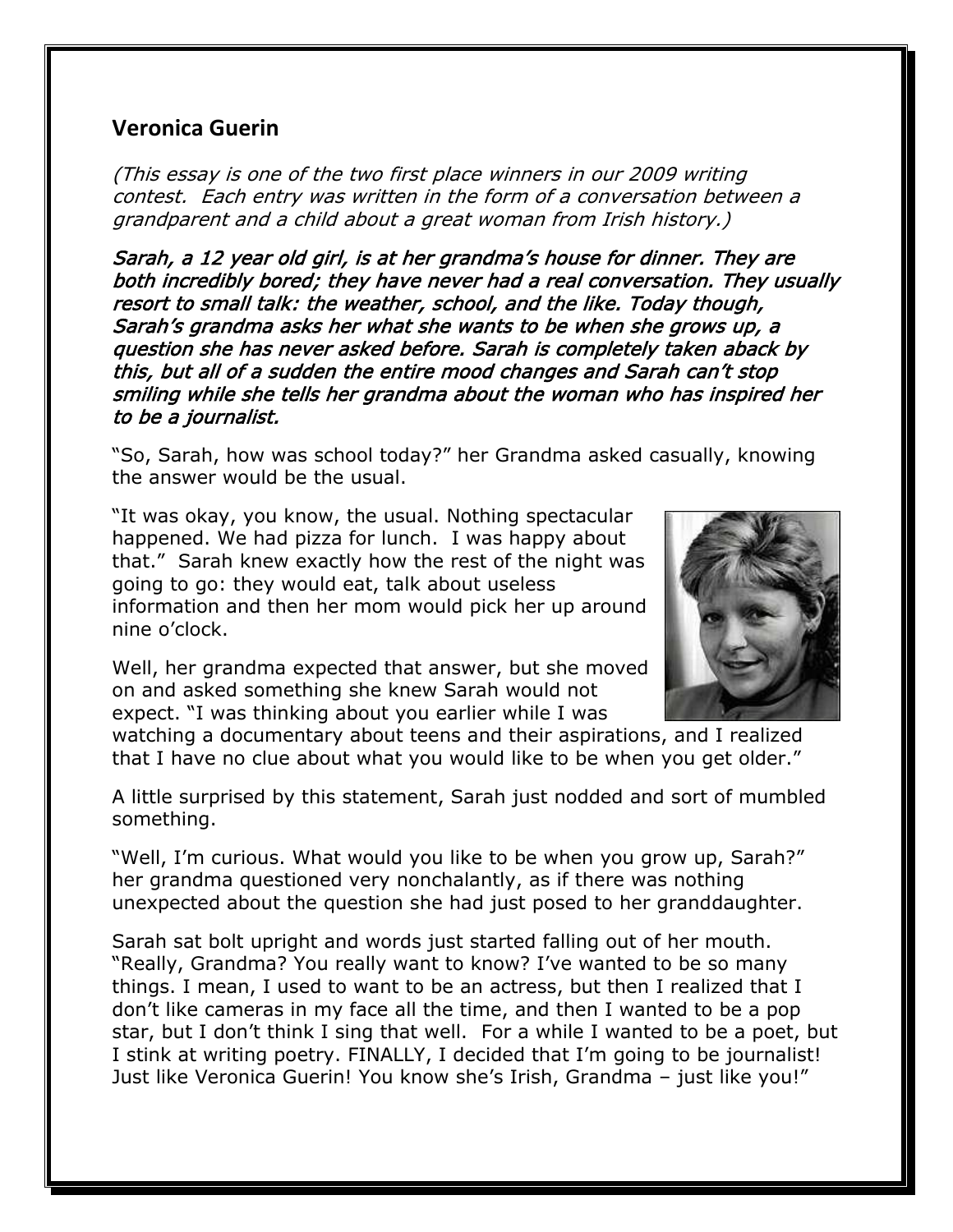"A journalist? Really? That's a wonderful profession, Sarah. I have heard of Veronica Guerin before, but I don't really know that much about her. Why do you want to be just like her?"

"Oh, I just love her, Grandma! You know she was murdered about thirteen years ago? It's so sad. She was an Irish crime reporter. How cool is that? But some mean drug dealers killed her in 1996. I wish she were still living, I would so want to meet her! It would be like the coolest thing ever!"

"She was an Irish crime reporter? That's what you want to be? That sounds interesting. It really is such a shame that she was murdered. But how did you even hear about her?"

"We did a project in English a while ago about women's influences in Ireland. So I searched for Irish journalists and this Veronica Guerin came up. I read a lot about her. She only became a journalist in 1990. She started a public relations firm before that, and she worked as an accountant in her father's company before that. At first she started as a reporter for *Sunday Business* Post and Sunday Tribune. She's just amazing, Grandma."

"She certainly sounds it. I can't believe she was only a journalist for six years before she was killed. You said she was Irish, and obviously she was. I can tell because of the newspapers she worked for. But where in Ireland was she from?"

"Yeah, it really is sad that she was a journalist for such a short time. She was only 37 when was killed, too. She was under a month away from her 38th birthday, which is July 5th. She and her four siblings were all born in Dublin. Did you know her nickname was 'Ronnie'? I think that's so cute. She also loved the Manchester United soccer team. You don't like them do you, Grandma?"

"Wow, she was so young. That does sound like a very cute nickname, my dear. And I, myself, support Liverpool. I'm not exactly a fan of Manchester United; your grandfather was, however. Anyway, tell me more about Veronica Guerin's career."

"Liverpool? That's a weird name. Anyway, Veronica started to write about criminals in 1994 for another Irish newspaper called the *Sunday* Independent. She used to use fake names and stuff for the real criminals' names. I guess she didn't want to get into trouble or something. I read something about something called libel laws in Ireland. I don't exactly know what that means."

"Oh, that means she didn't use their real names because she didn't want to publish things about people that weren't true, because then she could get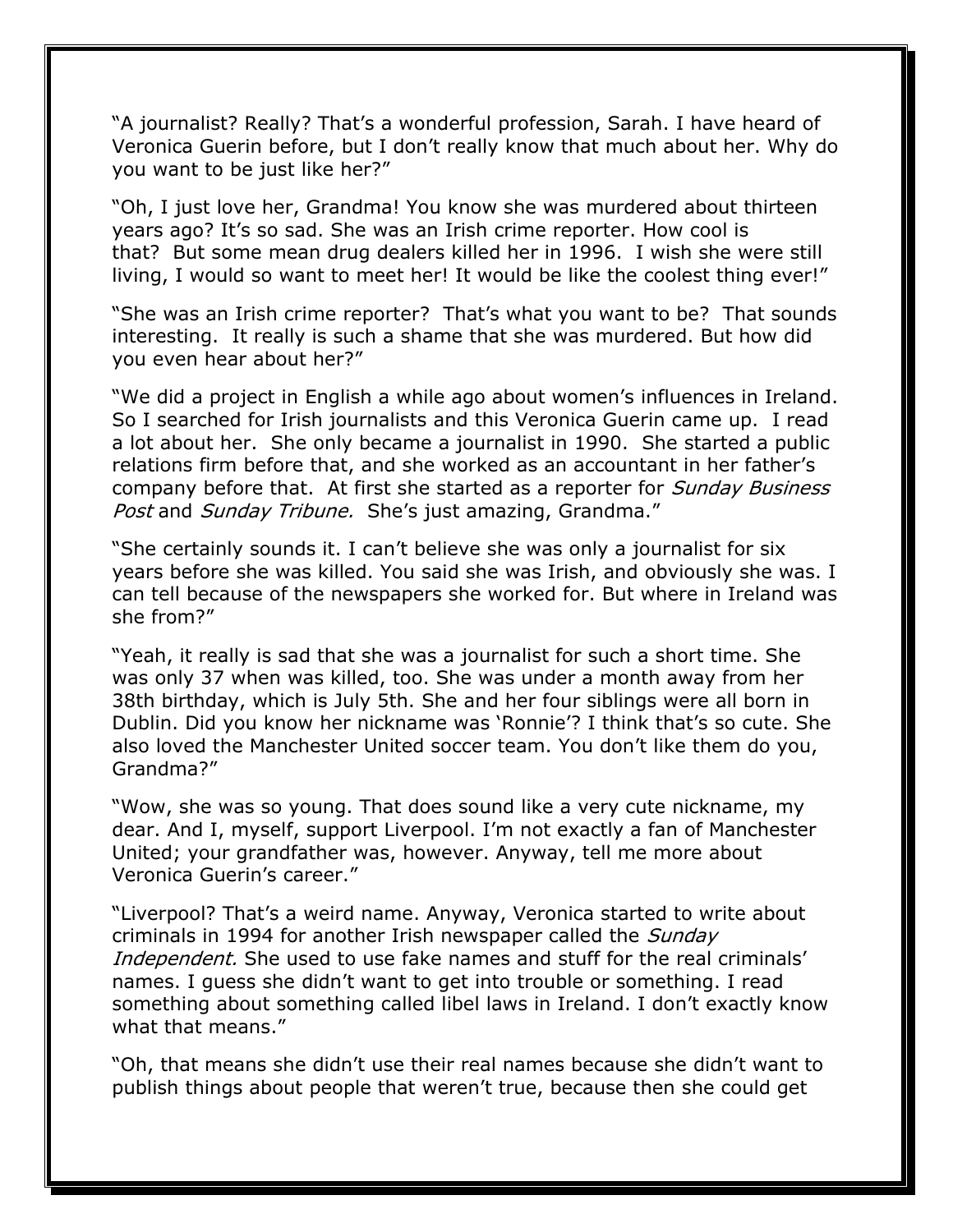into big trouble for it! Especially from the criminals; they wouldn't be so nice to her."

"Oh, I see. That makes sense. Well the criminals weren't nice to her at all. When she started talking about drug dealers in the newspapers, she started to get a lot of death threats. In October 1994 she had the first violent thing done to her. Someone shot two bullets into her house after she published an article about some drug kingpin. But she didn't stop there."

"Wait a minute. She had bullets fired into her home and she still continued to write articles about criminals? She really was brave."

"Of course she continued Grandma. She couldn't stop; obviously she loved it! Just like me! So, as I was saying, she didn't stop there. Three months after that, she answered the door to some guy holding a gun to her head! It's crazy! The guy shot her in the leg. Thank God! Some dumb people say that she only did that for attention from the media and stuff, but if you ask me, why would anyone want to get shot in the leg just for attention? I don't think she staged it at all!"

"You're right, Darling. Why would anyone stage that? But you'd find it difficult to believe how many people do stage silly things like that. Of course I'm sure she didn't. Go on, tell me more."

"Exactly! She didn't stage it! Well, whatever, moving on. So obviously that didn't even stop her. She continued to do her investigations. She was given all kinds of security and stuff, but she didn't want any of it. She said it didn't help her work at all."

"I know if I got shot, I would want protection. She sounds like a wonderful woman to admire, Sarah."

"She is Grandma! She is! In 1995 she was attacked again by this guy called John Gilligan – that makes me laugh – Gilligan, it's like Gilligan's Island. Well anyway, this criminal attacked her because she asked how he could live the high life without a job. After that she also got a bunch of calls saying he was going to kidnap and rape her son if she wrote anything more about this Gilligan's Island guy. About two months after that though, she got the International Press Freedom Award from the Committee to Protect Journalists. That's just like the coolest thing ever. Terrrible though, because about seven months after that in June 1996, she was killed. She was driving in her car and she stopped at a red light, and some guys on a motorbike, who had been following her for a while, shot her six times in the head. It was a big deal when she died! Some guy called John Bruton called it an attack against democracy!"